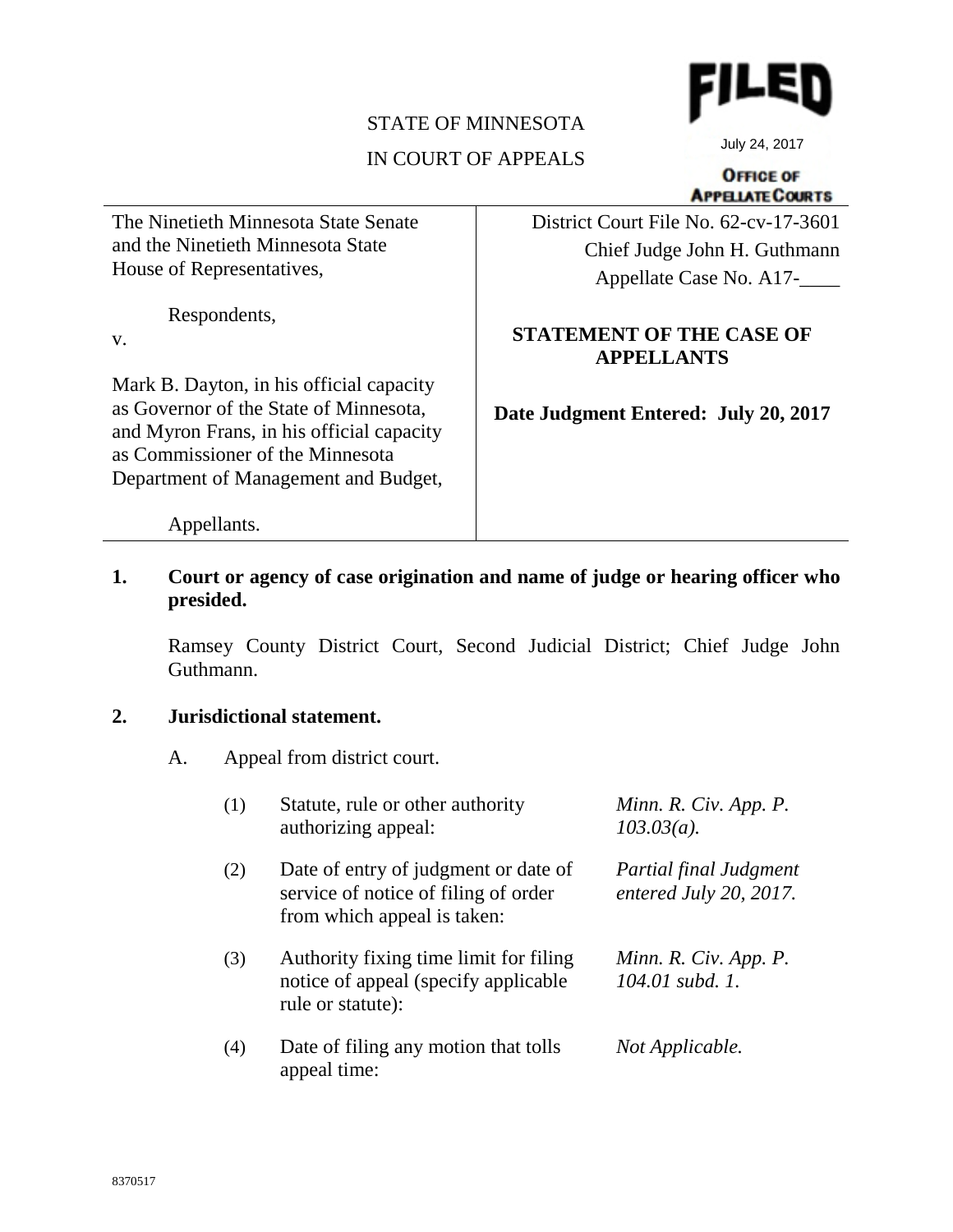|     | (5)            |                                                                  | notice of filing:                                                                                                               | Date of filing of order deciding<br>tolling motion and date of service of                                                                        | Not Applicable.      |  |  |
|-----|----------------|------------------------------------------------------------------|---------------------------------------------------------------------------------------------------------------------------------|--------------------------------------------------------------------------------------------------------------------------------------------------|----------------------|--|--|
| Β.  |                | Certiorari appeal.                                               |                                                                                                                                 | Not Applicable.                                                                                                                                  |                      |  |  |
| C.  |                | Other appellate proceedings.                                     |                                                                                                                                 | None.                                                                                                                                            |                      |  |  |
| D.  |                | Finality of order or judgment.                                   |                                                                                                                                 |                                                                                                                                                  |                      |  |  |
|     | (1)            |                                                                  | Does the judgment or order to be<br>reviewed dispose of all claims by<br>and against all parties, including<br>attorneys' fees? | N <sub>O</sub>                                                                                                                                   |                      |  |  |
|     |                | (a)                                                              | judgment:                                                                                                                       | If yes, provide date of order/                                                                                                                   |                      |  |  |
|     |                | (b)                                                              |                                                                                                                                 | If no, did the district court<br>order entry of a final partial<br>judgment for immediate appeal<br>pursuant to Minn. R. Civ.<br>App. P. 104.01? | Yes                  |  |  |
|     |                |                                                                  | (i)                                                                                                                             | If yes, provide date of<br>order:                                                                                                                | <i>July 19, 2017</i> |  |  |
|     |                |                                                                  | (ii)                                                                                                                            | If no, is the order or<br>judgment appealed from<br>reviewable under any<br>exception to the finality rule?                                      |                      |  |  |
| (E) | Criminal only. |                                                                  |                                                                                                                                 |                                                                                                                                                  |                      |  |  |
|     | (2)            | Has a sentence been imposed or<br>imposition of sentence stayed? |                                                                                                                                 |                                                                                                                                                  | Not applicable.      |  |  |
|     |                | (a)                                                              | appeal.                                                                                                                         | If no, cite statute or rule<br>authorizing interlocutory                                                                                         | Not applicable.      |  |  |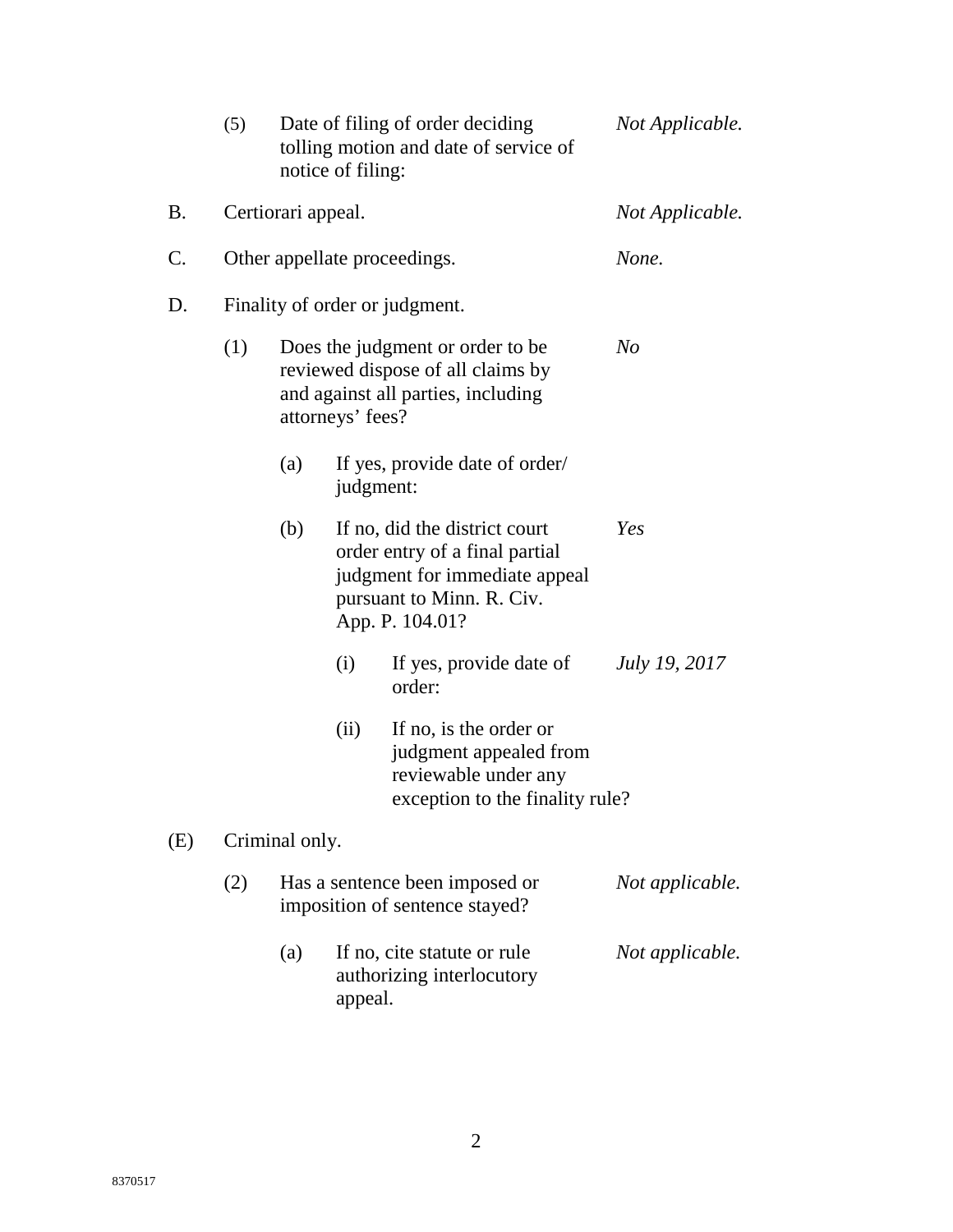#### **3. State type of litigation and designate any statutes at issue**.

This appeal is from a declaratory judgment action the Minnesota Senate and House brought against Governor Dayton and Commissioner Frans, challenging the Governor's line-item vetoes of appropriations to the Senate and the House.

#### **4. Brief description of claims, defenses, issues litigated and result below. For criminal cases**, **specify whether conviction was for a misdemeanor, gross misdemeanor, or felony offense.**

The Governor has explicit and unqualified authority under the Minnesota Constitution to veto any line item of appropriation: "If a bill presented to the governor contains several items of appropriation of money, he may veto one or more of the items while approving the bill." Minn. Const. art. IV, § 23.

In the 2017 legislative special session, the Minnesota Senate and House attempted to suppress the Governor's constitutional veto authority by placing into the Omnibus State Government Appropriations bill a "poison pill" that would have denied appropriations to the Department of Revenue if Governor Dayton vetoed the Omnibus Tax bill. (Answer, Ex. A (First Special Session 2017, Senate File No. 1, art. 1, § 14 ("This section is not effective until the day following enactment of First Special Session 2017, House File No. 1." [the Tax bill])). This presented the Governor with a Hobson's Choice—if he vetoed the Tax bill, there would be no appropriation for the Department of Revenue, but if he signed it, it would imperil the State's fiscal stability and three provisions to which he had serious public policy objections would become law. The Legislature presented the Tax bill, the Omnibus State Government Appropriations bill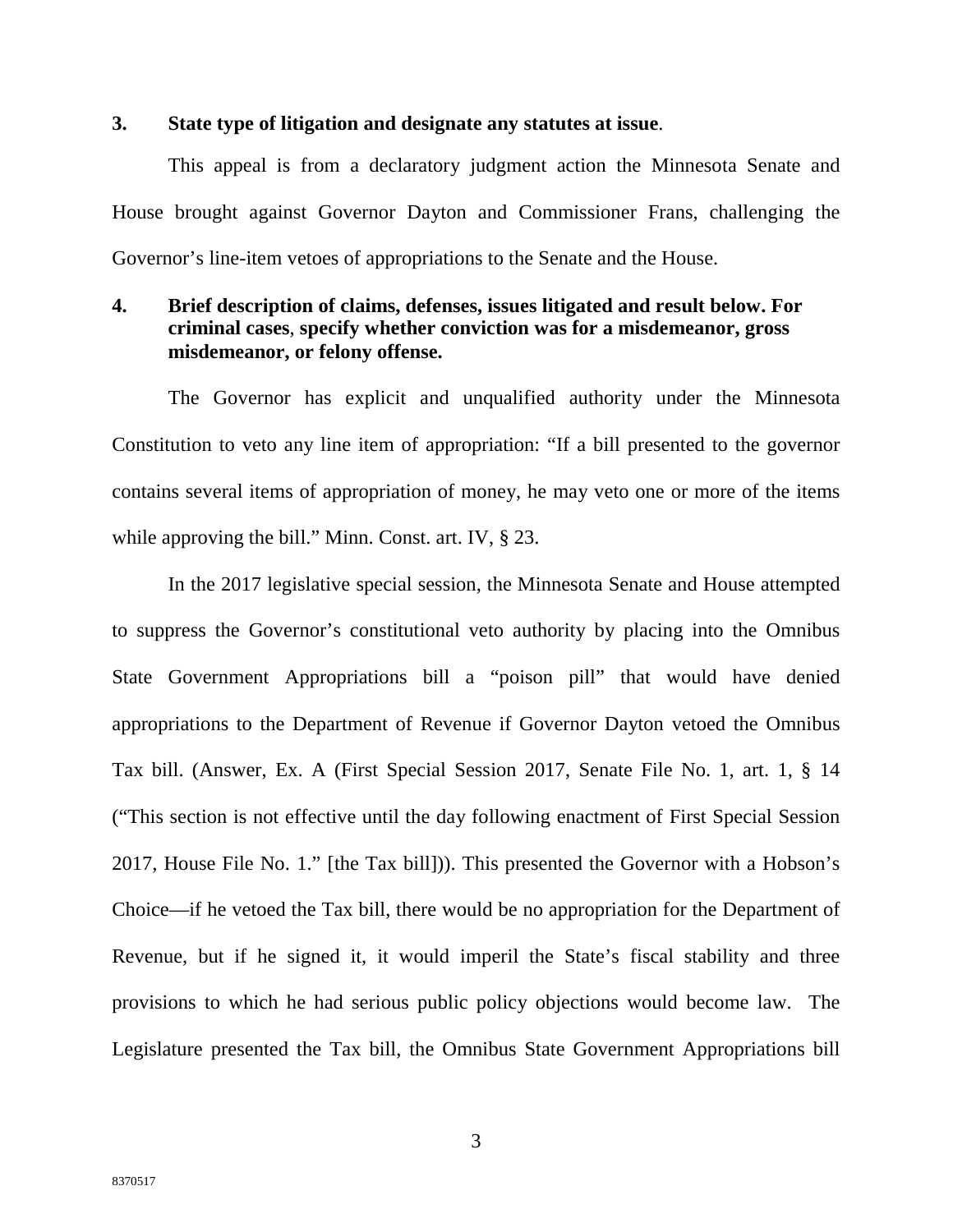and several other bills to the Governor for consideration pursuant to Minn. Const. art. IV, § 23, and immediately adjourned *sine die*.

Governor Dayton made the Executive choice to sign the Tax bill so the Department of Revenue could continue to provide service to taxpayers and collect much needed revenues to fund the operations of the State. But, the Governor believed that the Senate and House had not satisfactorily completed their work and voiced serious concerns about the impact the Tax bill would have on the financial stability of the State. Accordingly, to require the Senate and House to complete their work and to seek renegotiation of five policy issues of concern to the citizens of Minnesota, Governor Dayton used his constitutionally authorized power to line-item veto two of three legislative appropriations—that of the Senate and the House, leaving intact the \$35 million appropriations to the Legislative Coordinating Commission. (Answer, Ex. C; Compl., Ex. 1 and Attachment ("Your job has not been satisfactorily completed, so I am calling on you to finish your work.")). Senate and House leadership has thus far declined to discuss any of these five policy issues. Indeed, by bringing their legal action, they seek to avoid engaging in the political process needed to resolve these policy differences. The Governor's choice to use this option was a political decision within the exclusive power of the Executive branch. And by choosing to adjourn *sine die*, the Legislature relinquished its right to override the line-item vetoes.

The Minnesota Constitution authorizes the Governor's line-item vetoes, without any qualification as to the Governor's subjective intent or purpose. *See* Minn. Const., art. IV, § 23. The Governor's vetoes do not "abolish" the Legislature. Although the vetoes

4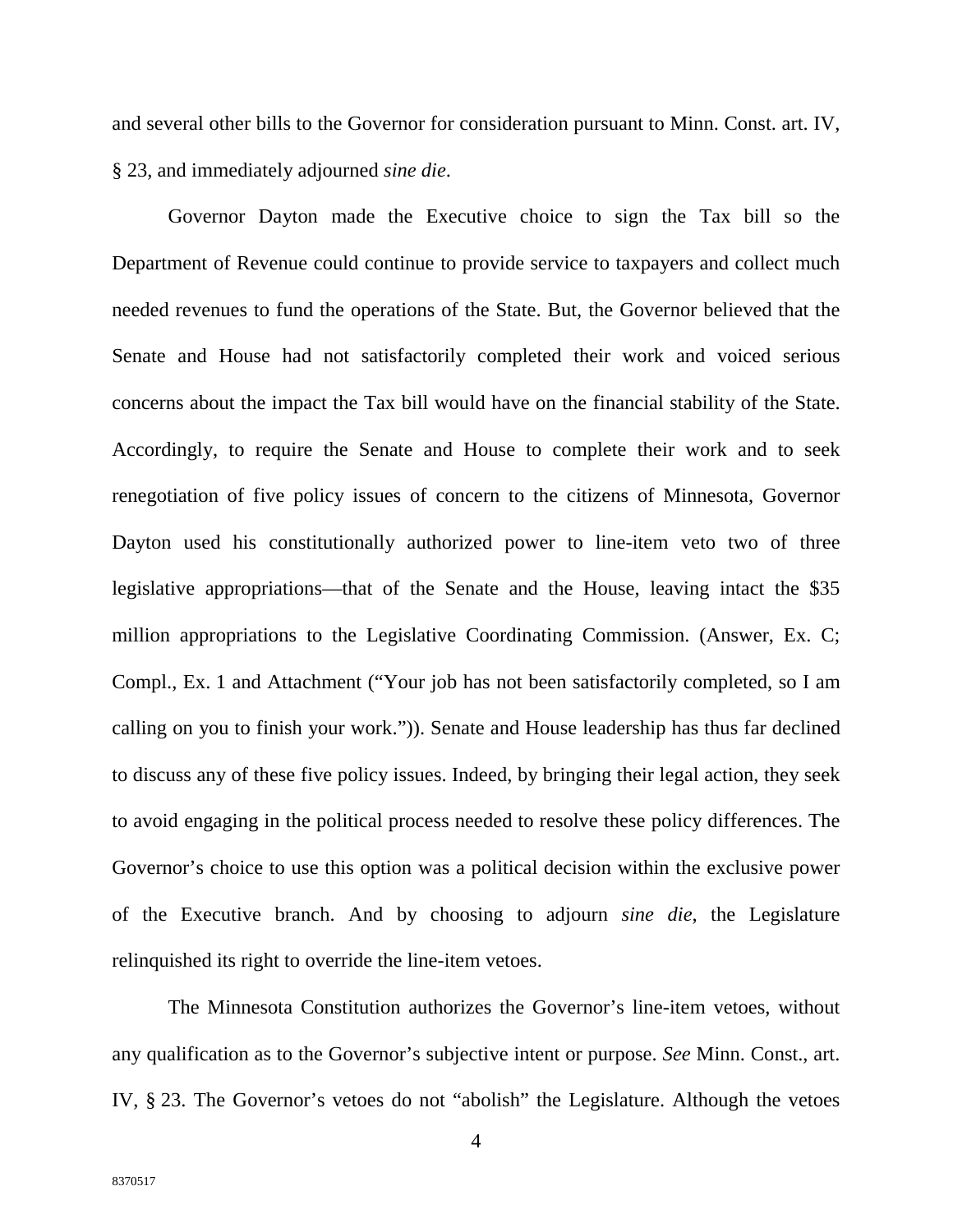eliminated the separate appropriations for the Senate and House, the vetoes did not, and could not, eliminate the constitutional requirement that the State provide emergency funding for their critical, core functions until the parties obtain a political solution to their differences and restore the appropriations.<sup>[1](#page-4-0)</sup>

In its order issued July 19, 2017, the district court disagreed with the Governor's arguments supporting his vetoes, ruling instead that the vetoes violated the separation of powers principle found in Art. III of the Minnesota Constitution and were illegal and void. Although the Court's reasoning is confusing and somewhat contradictory, it apparently determined that the vetoes of the items of appropriation for House and Senate had either the intent or effect of "abolishing" the Legislature.

The court erred by concluding that the core funding approach it had previously used in the 2001, 2005 and 2011 government shutdown cases was insufficient to prevent the "abolishment" of the Legislature. While the court acknowledged the Governor could use his line-item veto authority on the Legislature's own appropriations if he disagreed with the amounts for <u>fiscal</u> reasons, it suggested that his line-item vetoes were unconstitutional because his vetoes were motivated by policy concerns. In other words, the court's speculation as to why the Governor used his veto authority was dispositive. This was directly contrary to Supreme Court precedent that a court cannot inquire into the

<span id="page-4-0"></span><sup>&</sup>lt;sup>1</sup> In addition, the \$35 million appropriation for the Legislative Coordinating Commission ("LCC") has become law. (Answer, Ex. B (First Special Session 2017, Senate File No. 1, art. 1, § 2, subd. 4)). The Legislature also has carry-over funding totaling potentially more than \$21 million that it can use to fund such core operations as it deems critical pending political negotiations. (Answer, Ex. D (Affidavit of Deputy Commissioner Eric Hallstrom,  $\P$ [7-8)).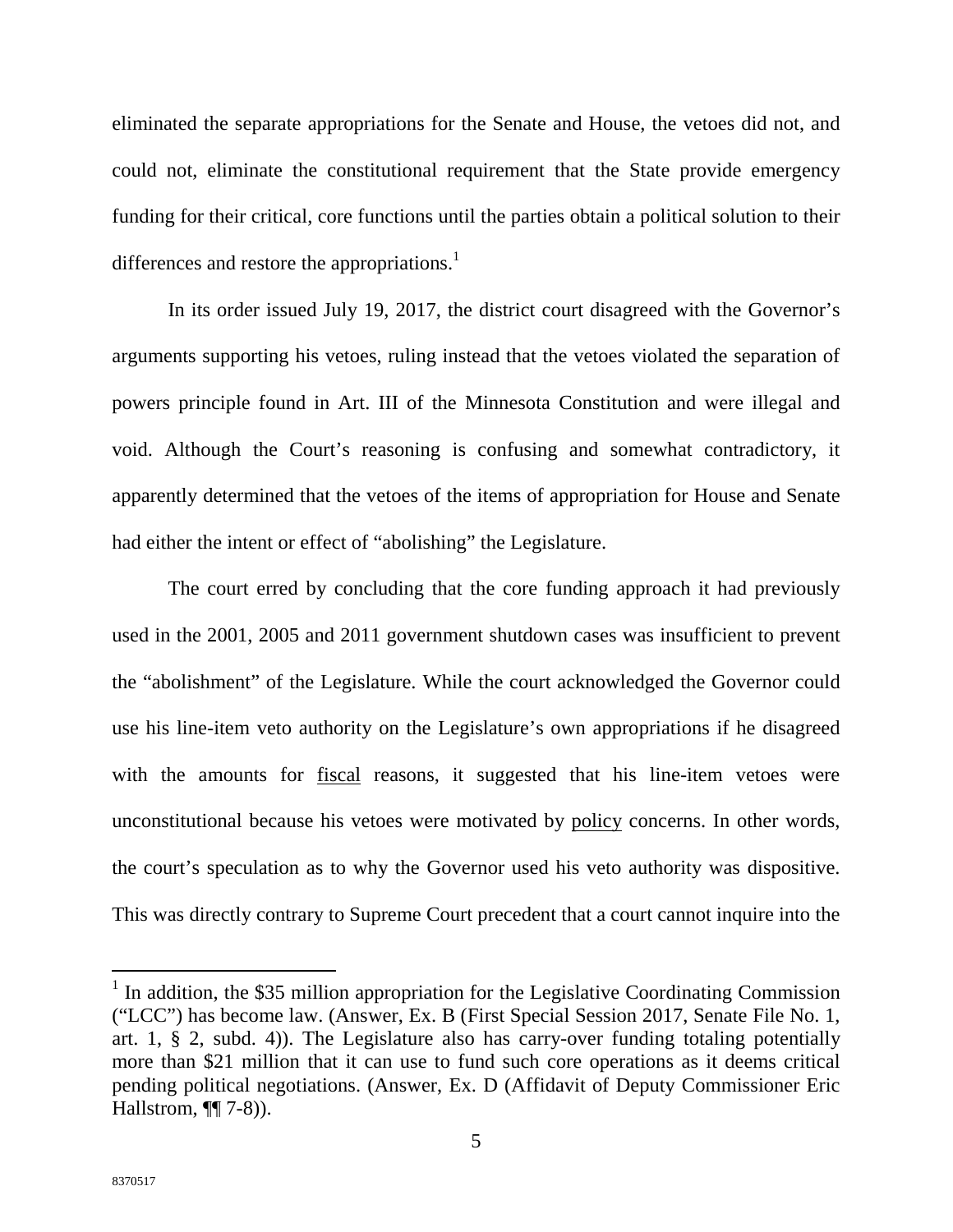wisdom of or the motives behind a veto so long as it is authorized by the Constitution.

*See, e.g., Johnson v. Carlson*, 507 N.W.2d 232, 235 (Minn. 1993).

## **5. List specific issues proposed to be raised on appeal.**

Did the district court err in invalidating the Governor's line-item vetoes of appropriations to the Senate and the House when the Constitution provides the Governor line-item veto authority without qualification?

### **6. Related appeals.**

|    | List all prior or pending appeals arising from the<br>same action as this appeal. If none, so state.                                             | Not applicable.                   |
|----|--------------------------------------------------------------------------------------------------------------------------------------------------|-----------------------------------|
|    | List any known pending appeals in separate actions Not applicable.<br>raising similar issues to this appeal. If none<br>known, so state.         |                                   |
| 7. | <b>Contents of record.</b>                                                                                                                       |                                   |
|    | Is a transcript necessary to review the issues on<br>appeal?                                                                                     | A transcript has been<br>prepared |
| 8. | Is oral argument requested?                                                                                                                      | Yes.                              |
|    | If so, is argument requested at a location other than<br>that provided in Rule 134.09, subd. 2?                                                  | No.                               |
| 9. | Identify the type of brief to be filed.                                                                                                          |                                   |
|    | Formal brief under Rule 128.02                                                                                                                   | (X)                               |
|    | Informal brief under Rule 128.01, subd. 1 (must be<br>accompanied by motion to accept unless submitted<br>by claimant for reemployment benefits) | ( )                               |
|    | Trial memoranda, supplemented by a short letter<br>argument, under Rule 128.01, subd. 2.                                                         | ( )                               |
|    |                                                                                                                                                  |                                   |

## **10. Names, addresses, zip codes and telephone numbers of attorneys for Appellant and Respondent.**